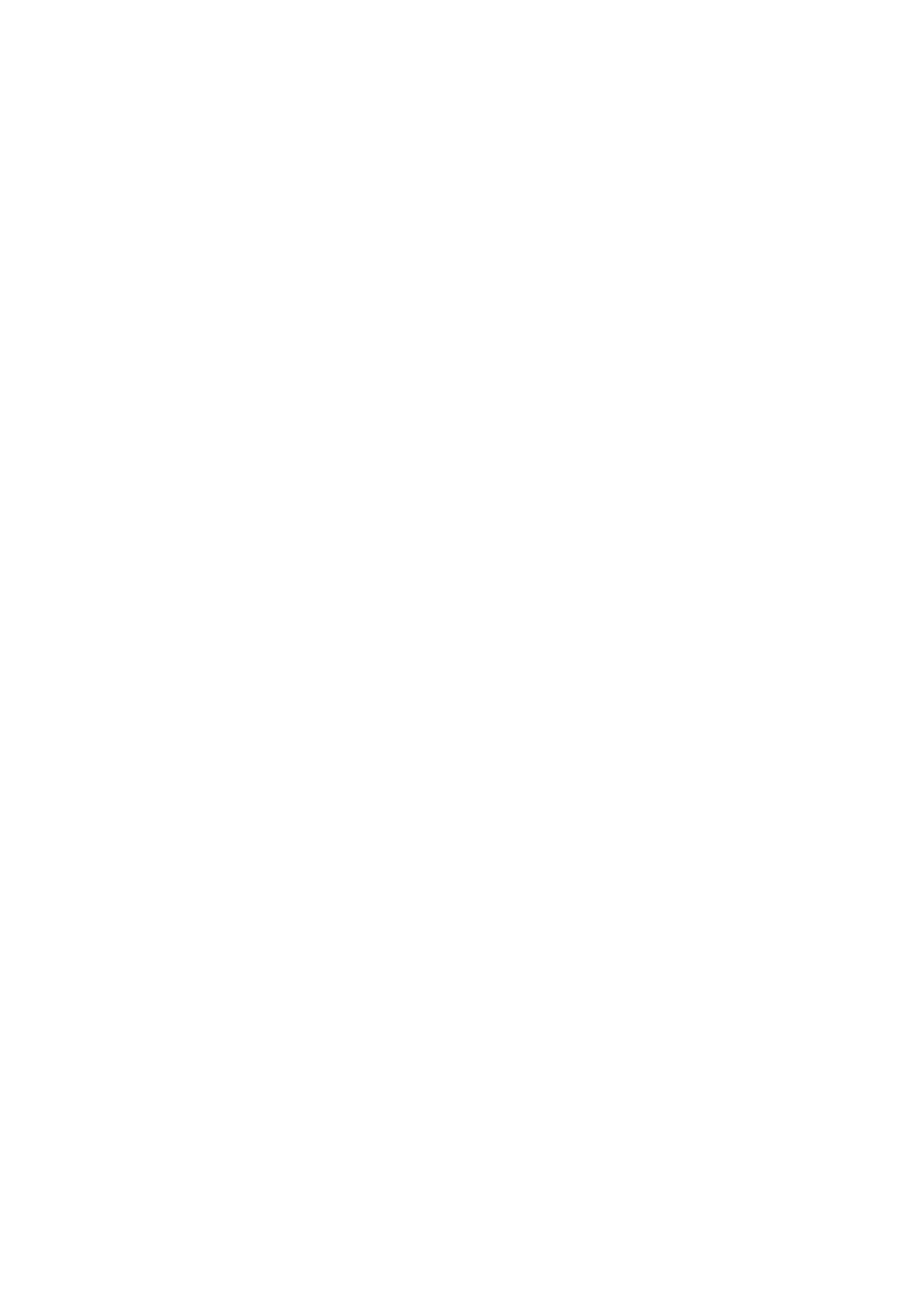## **AGENDA**

Page Nos.

## **Remote Meeting Details**

This meeting will be held in a remote manner in accordance with the Local Authorities and Police & Crime Panels (Coronavirus) (Flexibility of Local Authority and Police & Crime Panel Meetings) (England & Wales) Regulations 2020.

The meeting will be live streamed on the Council's social media platforms to enable access for the Press and Public.

- 1. Apologies for Absence
- 2. Declaration of Interest by Members and Officers and as to the Party Whip
- 3. Declaration of Intention to Record Meeting
- 4. Minutes of Meeting Held on 18 November 2020 5 18
- 5. Chairman's Report Verbal Report
- 6. Forward Plan (February 2021 January 2022) 19 20

#### **Part 1 - Items for Decision**

| 7.                             | Update Report on Economic Recovery Programmes                                                               | $21 - 24$   |  |
|--------------------------------|-------------------------------------------------------------------------------------------------------------|-------------|--|
| 8.                             | Economic Development Committee Revenue Budget 2021/22                                                       | $25 - 59$   |  |
| 9.                             | A46 Newark Northern Bypass Consultation                                                                     | $60 - 84$   |  |
| 10.                            | Residential Cycle and Car Parking Standards & Design Guide Supplementary<br><b>Planning Document</b>        | $85 - 201$  |  |
| 11.                            | Places to Ride Application Update                                                                           | $202 - 289$ |  |
| Part 2 - Items for Information |                                                                                                             |             |  |
| 12.                            | Economic Development Revenue and Capital Forecast Outturn Report to 31<br>March 2021 as at 30 November 2020 | $290 - 310$ |  |
| 13.                            | LDF Update                                                                                                  | $311 - 312$ |  |
| 14.                            | Autumn 'Staycation' Visitor Campaign                                                                        | $313 - 318$ |  |
| 15.                            | Newark Towns Fund Update                                                                                    | 319 - 321   |  |
| 16.                            | Buttermarket, Newark Update                                                                                 | $322 - 323$ |  |